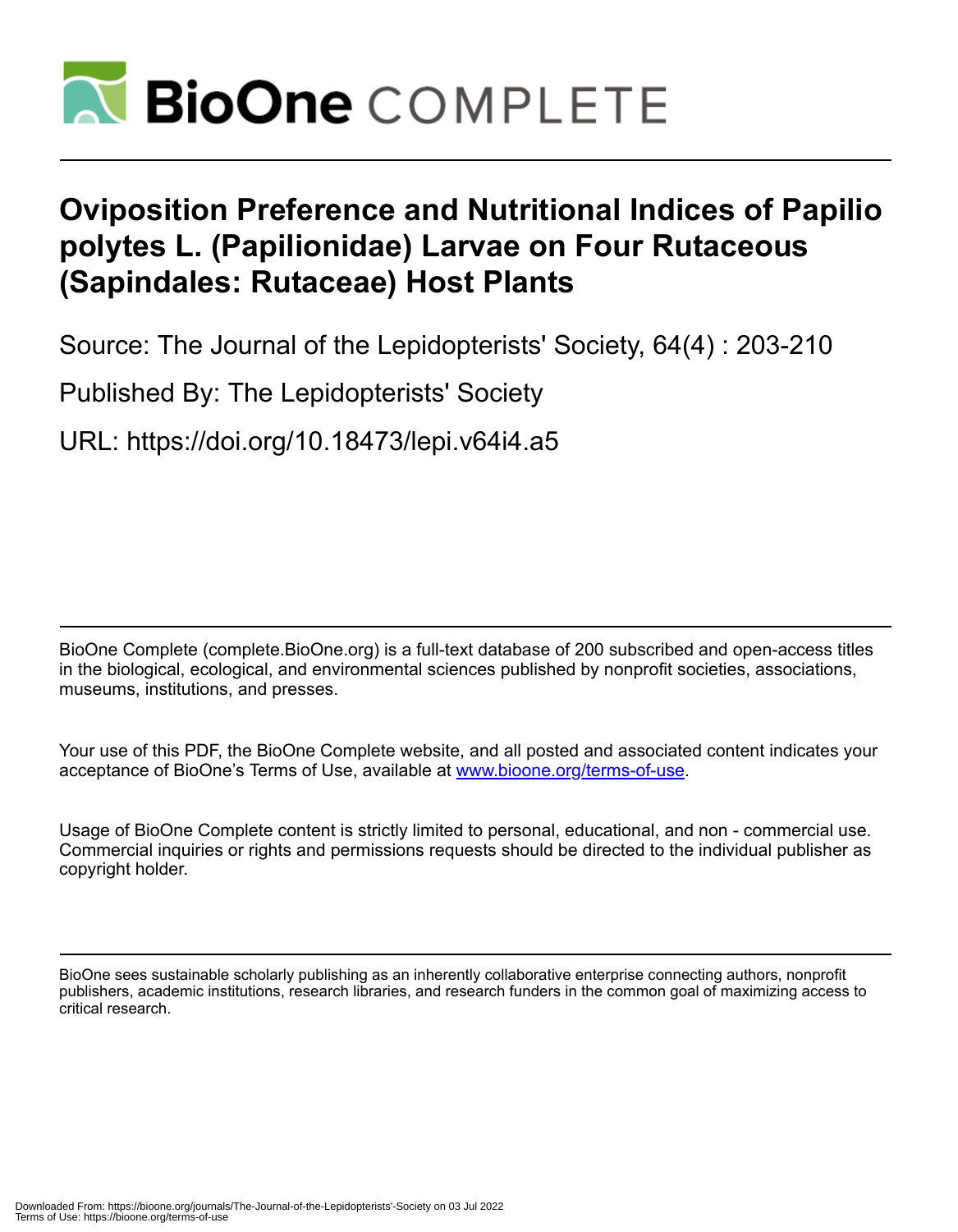*Journal of the Lepidopterists' Society* 64(4), 2010, 203–210

## OVIPOSITION PREFERENCE AND NUTRITIONAL INDICES OF *PAPILIO POLYTES* L. (PAPILIONIDAE) LARVAE ON FOUR RUTACEOUS (SAPINDALES: RUTACEAE) HOST PLANTS

SUWARNO

School of Biological Sciences, Universiti Sains Malaysia, 11800 Penang, Malaysia; Present Address: Department of Biology, Faculty of Science, University Syiah Kuala, 23111 Banda Aceh, Indonesia

## M.R. CHE SALMAH

School of Biological Sciences, Universiti Sains Malaysia, 11800 Penang, Malaysia; email: csalmah@usm.my

ARSHAD ALI

University of Florida, IFAS. Mid-Florida Research & Education Center, 2725 Binion Road, Apopka, FL 32703-8504

AND

## A. ABU HASSAN

#### School of Biological Sciences, Universiti Sains Malaysia, 11800 Penang, Malaysia

**ABSTRACT.** Oviposition preference and larval developmental performance of the butterfly, *Papilio polytes* L. on four rutaceous host plants, *Citrus aurantifolia* (Chrism.) Swing, *Citrus reticulata* Blanco, *Citrus hystrix* DC, and *Murraya koenigii* (L.) Sprengle, were investigated in outdoor cages. Maxima of eggs were laid on *C. reticulata*, followed by *C. aurantifolia*, but the numbers laid on the two host plants were not significantly different from each other; however, these numbers differed significantly ( $F = 155.70$ ;  $P <$ 0.01) from those laid on *C. hysrix* and *M. koenigii*; the last host plant was the least preferred for egg laying. Leaves were significantly the preferred site (and in turn the underside of leaves) over stems for deposition of eggs in all host plants; negligible number of eggs was also laid on plant pots. The duration of 5th instar larval development was the shortest on *C. reticulata* and significantly different (P < 0.01) from that on *M. koenigii*, but did not differ significantly between the three *Citrus* species. The nitrogen content in leaves of all four host plants differed significantly (P < 0.01), with *C. reticulata* containing 4.52%, followed by *C. aurantifolia* (4.37%), *C. hystrix* (4.29%), and *M. koenigii* (3.73%), while the water content of leaves was significantly the lowest in *M. koenigii* (71.72%), compared to the three *Citrus* species (76.38–79.12%) among which the water content did not significantly differ. Relative consumption rate (RCR) and fecal dry weight of 5th instar larvae feeding on *M. koenigii* were the highest and significantly different (P < 0.01) from the other three host plants. Pupal dry weight, relative growth rate (RGR), efficiency conversion of digested food (ECD), efficiency conversion of ingested food (ECI) of *M. koenigii* were significantly lowest compared to the three *Citrus* species. The values of RGR, ECD, and ECI of the 5th instar larvae were similar for the three *Citrus* species; the approximate digestibility (AD) values were similar for all four host plants. This study shows that *C. reticulata* was the best host plant among the three *Citrus* spp. and *M. koenigii* was the least preferred.

**Additional key words:** Oviposition, larval performance, nutrition indices, host plant

The common mormon butterfly, *Papilio polytes* L. (Lepidoptera: Papilionidae) is a tropical or subtropical papilionid butterfly distributed from Southeast Asia to the Southwestern Islands of Japan (Corbet & Pendlebury 1992; Nakayama *et al*. 2003; Nakayama & Honda 2004). *Papilio polytes* is known to feed on various genera of Rutaceae, such as *Murraya, Triphasia, Glycosmis, Aegle, Zanthoxylum, Toddalia, Euodia, Atalantia* and *Poncirus* in the forests (Corbet & Pendlebury 1992). In recent years, this butterfly has adapted to the urban/suburban environments and is found to feed on citrus plants (Corbet & Pendlebury 1992); this feeding adaptation has made P. *polytes* a potentially serious pest in citrus orchards.

In Lepidoptera, host plant selection for larval development and propagation is commonly assumed to be the prerogative of the ovipositing female (Singer 1984; Udayagiri & Mason 1995). Based on this assumption, many studies have been conducted on the relationship between adult host preference and larval performance (Singer 1984; Nylin & Janz 1993; Berdegue *et al*. 1998; Jallow *et al*. 2001; Forister 2004).

In phytophagous insects, larval growth and longevity as well as fecundity of the adult are influenced by the nutritional value of the host plants (Bernays & Chapman 1994). Larval development and survival depend on the food quality determined by nutrient content and the presence of secondary compounds. The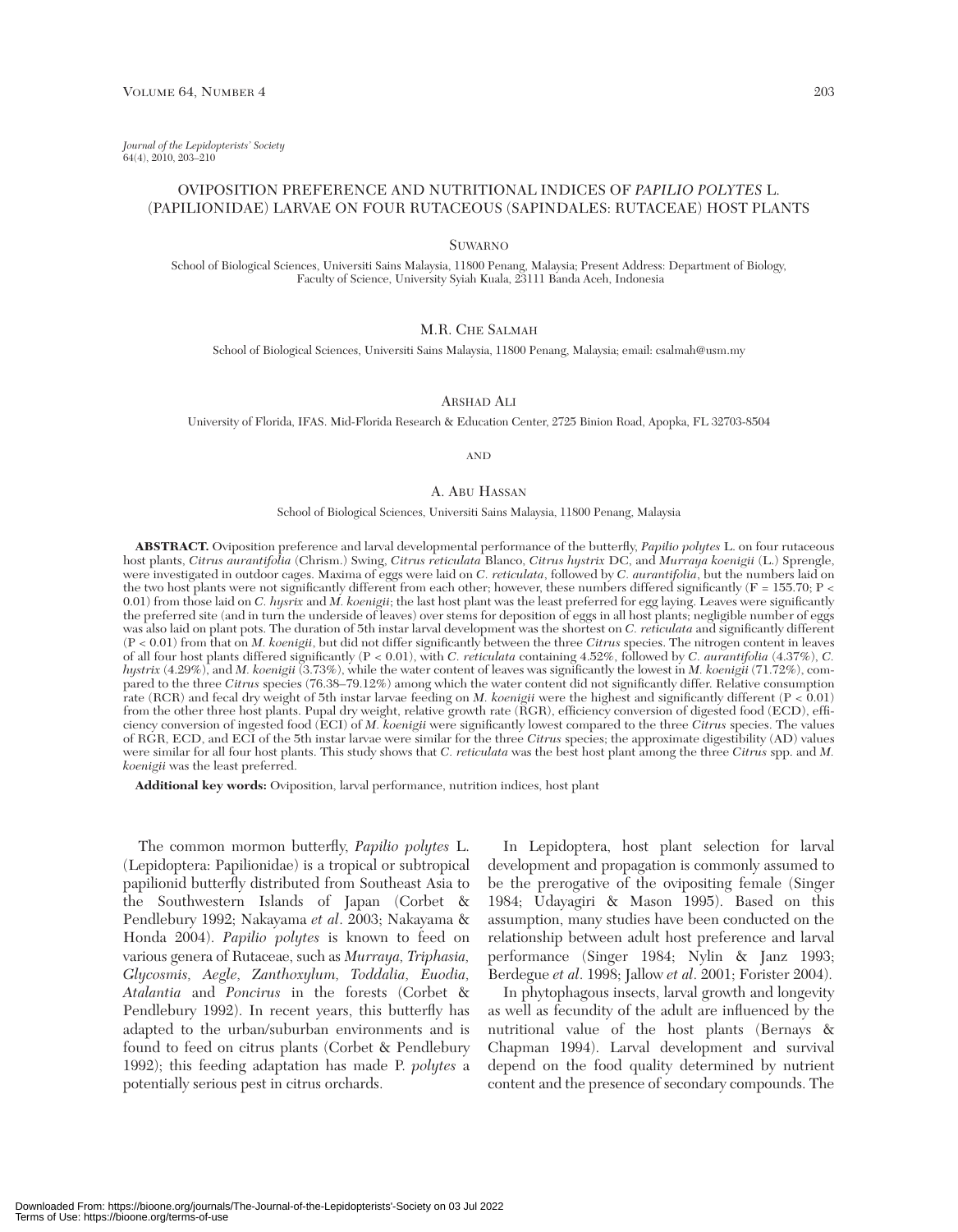food quality affects larval developmental time as well as larval mass. A quantitative analysis of the consumption and utilization of host plants by herbivorous insects is a commonly used tool in studies of plant-insect interactions (Scriber & Slansky 1981). For these herbivores, time to achieve pupation and pupal mass are good measures of the suitability of a particular host plant (Penz & Araujo 1990).

Understanding the host plant selection behavior and the effects of various host plant species on growth and larval performance of *P. polytes* is an important prerequisite for developing pest management strategies for this insect (Nylin & Janz 1996; Janz & Nylin 1997; Barros & Zucoloto 1999; Catta-Preta & Zucoloto 2003). In the present study, the oviposition preference of *P. polytes* on three species of commercially grown citrus [*Citrus aurantofolia* (Christm.) Swing., *Citrus hystrix* DC. and *Citrus reticulata* Blanco] and a commonly domesticated spicy leaf rutaceous species, *Murraya koenigii* (L.) Sprengel was evaluated and the life cycle of this butterfly on four rutaceous host plants was studied. The performance of *P. polytes* larvae on the host plants in terms of nutritional indices was also assessed.

## MATERIALS AND METHODS

**Host plants.** Selection of the rutaceous host plants for this study was based on their potential value as commercial plants. Three commercially grown citrus species, *C. aurantifolia*, *C. hystrix* and *C. reticulata*, and a partially domesticated spicy leaf species, *M. koenigii*, popularly used as an ingredient (curry leaf) in local food in Malaysia were selected. The citrus seedlings were supplied by a local nursery in Penang, Malaysia, while *M. koenigii* seeds were collected from wild plants in Penang, and planted in the nursery at the School of Biological Sciences, Universiti Sains Malaysia (USM), Penang, Malaysia. The young seedlings of citrus and *M. koenigii* were planted in plastic bags (25 cm diameter and 35 cm high) containing a 3:1:1 mixture of podsolic, compost, and manure, respectively. Each plant was fertilized on fortnightly basis with a half-teaspoonful of artificial fertilizer and 100 g manure.

**The insect.** Larvae of *P. polytes* were collected in July 2005 from citrus trees at the USM main campus in Penang. The collected larvae were reared in the laboratory on *Citrus microcarpa* to avoid potentially confounding effect of dietary history on host plant preference. The larvae were placed in a screen cage measuring  $50 \times 50 \times 50$  cm and were maintained at 24–26 °C, 60–85% relative humidity, and a photoperiod of L12:D12, until emergence. The emerged *P. polytes* adults were transferred to a field cage  $(2 \times 2 \times 2 \text{ m})$  to facilitate mating and oviposition. Flowers of *Ixora* sp.

collected from the plants at USM campus were supplied as food for the caged adult *P. polytes*. The flowers contained in a glass jar filled with water were sprayed with 10% sucrose solution twice daily to ensure sufficient provision of nectar and placed in the cage; they were replaced with fresh flowers every three days.

**Oviposition preference.** Four plastic bags with each containing one seedling (50–60 cm high) of the four host plant species were placed opposite to each other in an experimental cage measuring  $2 \times 2 \times 2$  m. The plants were positioned one meter apart and any one plant was at least 50 cm away from the wall of the cage. Two pairs (2 males and 2 females) of newly emerged *P. polytes* were introduced into the cage. The number of eggs laid by the females on each host plant was recorded daily, until the females died. The host plants were replaced daily with fresh new plants. In this experiment, one cage represented one replication; the experiment was repeated 10 times (Greenberg *et al*. 2002; Nansen & Phillips 2003; Smyth *et al*. 2003).

**Duration of immature stages.** The eggs laid on each of the four host plants were recovered and were placed in four respective petri dishes (10 cm diameter), each dish layered with a wet tissue paper. Each petri dish contained 50 eggs. A plastic screen cover with a ventilation window made of fine wire  $(2 \times 2 \text{ cm})$  was placed over each petri dish. The duration of the egg stage on each host plant was noted from the time of egg laying to hatching of first instar larva. Thirty newly hatched active larvae from each petri dish were selected and were reared individually on each of the four respective host plants serving as treatment. For this, a total of 120 cages (each  $50 \times 50 \times 50$  cm) were used, with 30 separate cages employed for each host plant. For example, for *C. reticulata*, 30 cages were used with each cage containing a newly hatched *P. polytes* larva placed on a young *C. reticulata* twig (two leaves) cut from a mother plant and placed in a bottle (one cm diameter, 10 cm high) filled with water. In this manner, newly hatched *P. polytes* larvae were individually reared on each of the other three host plants as well. As for *M. koenigii*, the larvae were provided with a young twig with four to five leaves. The leaves in each bottle were daily replaced with fresh leaves. Observations were made daily for the duration of larval stages and the data recorded until the larvae metamorphosed to the pupal stage. The duration of pupal stage was also recorded. These observations were replicated thirty times for each host plant.

**Larval nutritional indices.** This experiment was conducted using fifth instar *P. polytes* larvae. Newly moulted 5th instars were reared individually on a twig of respective host plant in a screen cage  $(50 \times 50 \times 50 \text{ cm})$ .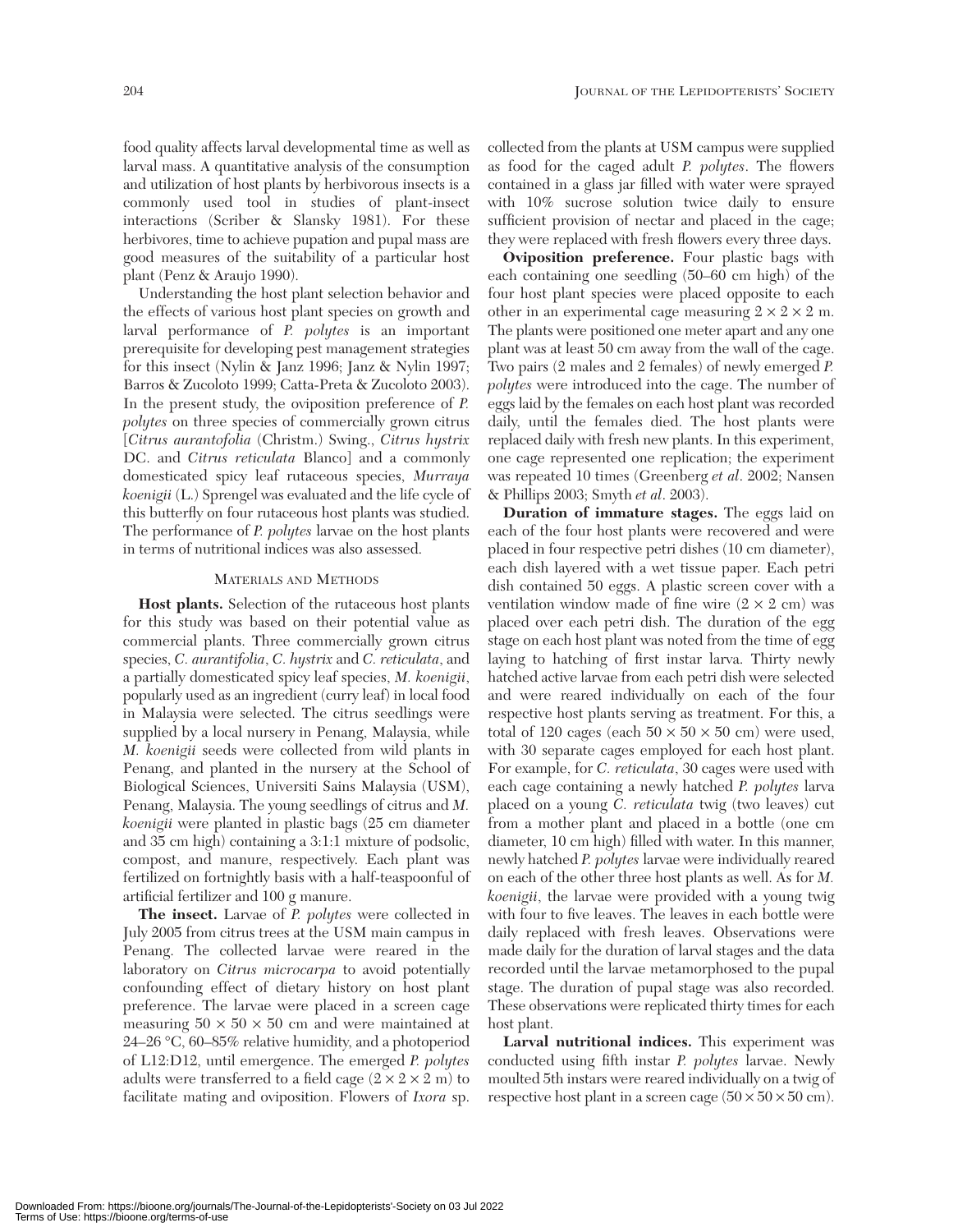Weight of each larva and the host plant twig were recorded prior to releasing the larva on the twig. The host plant twig in the cage was placed in a bottle filled with water to maintain its vigour. The host plant twigs were replaced daily with fresh twigs from respective hosts. Unconsumed twig and the larval faeces were collected daily and dried in an oven at 60°C for seven days (Suwarno 1999). The experiment was continued until pupation of the larva. The prepupa was subsequently collected and dried in the oven at 60°C for seven days. All dry weights of the above components recorded for each host plant were used to calculate the nutritional indices for each host plant according to Slansky & Scriber (1985) as follows:

- i) Relative Consumption Rate (RCR) = F/HT (gram/day)
- ii) Relative Growth Rate (RGR) = G/HT (gram/day)
- iii) Efficiency of Conversion of Digested food  $\left( \text{ECD} \right) = \text{G/F-E} \times 100\%$
- iv) Efficiency of Conversion of Ingested food  $(ECI) = G/F \times 100\%$
- v) Approximated Digestibility  $(AD) = F-E/F \times 100\%$ .

where  $G =$  additional larval weight;  $F =$  weight of consumed food; E = faeces weight; H = mean of larval weight  $[$  (the initial weight + the final weight)/2]; and T = duration of fifth instar larva.

**Nitrogen content of host plant leaves.** One hundred grams young leaves of each of the four experimental host plants were analyzed in the laboratory for nitrogen content using the standard micro Kjeldahl method (Hwang & Feng 2004; Eaton *et al*. 2005).

**Water content of host plant leaves.** Twenty young leaves from each *Citrus* species and *M. koenigii* host plants were collected. All leaves of each species were separately weighed for wet weight (WW) and dried in an incubator at 80°C for 24 h and then weighed again for dry weight (DW). The water content of leaves of each species was calculated as percentage (WW –  $DW/WW$ )  $\times$  100% (Barros & Zucoloto 1999).

**Data analysis.** Oviposition preference of *P. polytes* for the host plants, its development (life stage) on the



FIG. 1. Mean number of *Papilio polytes* eggs laid on leaves (L), stems (S), and pots (P) and on total plant, including pots (L+S+P) of host plants. Means accompanied by a different letters are significantly different (*P* < 0.01; Tukey's test).

hosts and the larval nutritional indices related to the host plants were evaluated using the one-way analysis of variance (ANOVA). When significant F value was indicated, means associated with each variable of the host plant were further separated using the Tukey's test (Rao 1998). All data were analyzed using the SPSS software version 12 (Dytham 2003; Pallant 2005).

## **RESULTS**

**Nitrogen and water content of host plants.** The nitrogen as well as water content in the leaves of *M. koenigii* were the lowest and significantly different  $(F_{3,8} =$ 7.198, *P* < 0.01) from all three *Citrus* spp. analyzed. Nitrogen content in the leaves of *C. reticulata* was the highest and significantly different from the other two citrus species; however, the water content in the leaves of all three citrus species was somewhat similar (Table 1).

**Oviposition preference.** The number of eggs laid on *C. reticulata* was found to be the highest and significantly different  $(P < 0.01)$  from the numbers laid on *C. hystrix* and *M. koenigii*, but not significantly different from the numbers laid on *C. aurantifolia*. Between *C. hystrix* and *M. koenigii*, the former host plant was preferred by *P. polytes* as significantly more  $(F_{3,36} = 155.70, P < 0.01)$  eggs were laid on *C. hystrix*. Leaves were a preferred site for egg deposition as more eggs were observed on leaves of all host plants, whereas relatively small numbers were laid on the stems, and those deposited on the pots were negligible (Fig. 1).

TABLE 1. Values of nitrogen and water content (mean ± SE) in leaves of four different rutaceous host plants of *Papilio polytes* butterfly. Means in the same column followed by a different letters are significantly different  $(P < 0.01$ ; Tukey's test). All  $n = 3$ .

| Host plant          | Nitrogen content $(\%)$ | Water $(\% )$     |  |
|---------------------|-------------------------|-------------------|--|
| Citrus aurantifolia | $4.37 \pm 0.01c$        | $78.47 \pm 1.03b$ |  |
| Citrus hystrix      | $4.29 \pm 0.01b$        | $76.38 \pm 0.79b$ |  |
| Citrus reticulata   | $4.52 \pm 0.01d$        | $79.12 \pm 1.55b$ |  |
| Murraya koenigii    | $3.73 \pm 0.01a$        | $71.72 \pm 1.46a$ |  |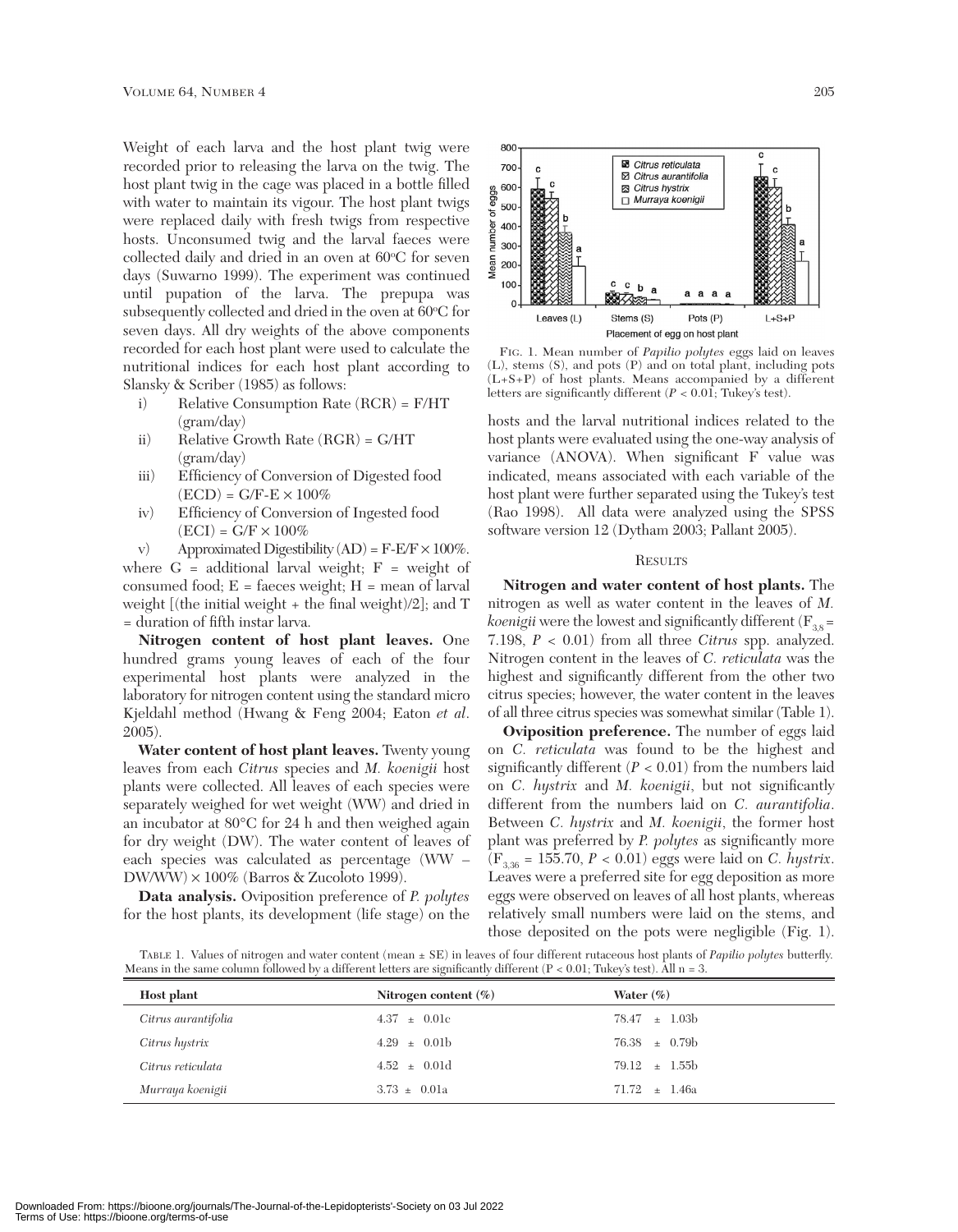| ) lants. Means in the same column followed by different letters are significantly different ( $P < 0.01$ ; Tukey's test). All $n = 30$ . |                       |                                         |                            |  |
|------------------------------------------------------------------------------------------------------------------------------------------|-----------------------|-----------------------------------------|----------------------------|--|
|                                                                                                                                          |                       | Mean $\pm$ SE duration of stages (days) |                            |  |
| Host plant                                                                                                                               | Larva                 | Pupa                                    | Total period <sup>•</sup>  |  |
| Citrus aurantifolia                                                                                                                      | $15.30 + 0.19a$       | 0.09 ab<br>$9.90 +$                     | $+$ 0.24 ab<br>29.20       |  |
| Citrus hystrix                                                                                                                           | 14.73<br>$+$ 0.13 a   | $+$ 0.09 b<br>10.13                     | $28.87 + 0.17$ ab          |  |
| Citrus reticulata                                                                                                                        | 14.63<br>$+$ 0.22 a   | $+$ 0.09 a<br>9.77                      | $28.40 + 0.25 a$           |  |
| Murraya koenigii                                                                                                                         | $\pm$ 0.30 b<br>16.13 | 9.60<br>$\pm 0.09a$                     | $29.73 \pm 0.32 \text{ b}$ |  |

TABLE 2. Duration (mean no. of days ± SE) for development of immature stages of *Papilio polytes* reared on four different rutaceous host plants. Means in the same column followed by different letters are significantly different (*P* < 0.01; Tukey's test). All *n* = 30.

\* Including eggs incubation period

Among the host plants, the number of eggs on the leaves and stems of *C. reticulata* were the highest and significantly different ( $F_{\text{leaves}} = 160.04$ , df = 3,36, P < 0.01;  $F_{\text{steps}} = 40.04$ , df = 3.36,  $P < 0.01$ ) from those laid on *C. hystrix* and *M. koenigii*. There was no significance difference  $(P > 0.05)$  between the numbers of eggs on the pots on all host plants (Fig. 1).

**Duration of larval and pupal stages.** *Papilio polytes* required 28.40 to 29.73 days to complete their life cycle from egg to adult. All eggs hatched after three days. The larval development was completed in 14.63–16.13 days. There was a prepupal stage that lasted for only a day. The pupae took 9.6 to 10.13 days before adult emergence. Host plant had an effect on feeding period ( $F_{\text{larea}} = 9.887$ , df = 3,116,  $P < 0.01$ ), pupal period ( $F_{pupa} = 6.145$ , df = 3,116, *P* < 0.01) and the duration of immature stages *P. polytes* ( $F_{total} = 4.25$ )  $df = 3,116, P < 0.01$ . The shortest immature period (egg until emergence,  $28.40 \pm 0.25$  days) was recorded on *C. reticulata*. The duration of immature on *C. reticulata* was significantly shorter  $(P < 0.01)$  than on *M*. *koenigii*  $(29.73 \pm 0.32 \text{ days})$ , but not significantly different from those on other *Citrus* species. However, there was no significant difference in developmental time of immature stages among *P. polytes* reared on *C.*

*aurantifolia*, *C. hystrix* and *M. koenigii* (Table 2).

*Papilio polytes* spent the longest larval period on *M. koenigii*, which was significantly longer compared to all other host plants. Among the citrus species, the larval developmental period on *C. reticulata* was the shortest, but on *C. aurantifolia* and *C. hystrix* there was no significant time difference. The duration of pupal stage of *P. polytes* on *M. koenigii* was significantly shorter than that on *C. hystrix*, but no significant difference was detected in time duration of pupal stage on *C. aurantifolia* and *C. reticulata* (Table 2).

**Larval nutritional indices.** The fifth larval stadium of *P. polytes* was the longest in term of developmental time and its fecal dry weight was the highest when reared on *M. koenigii*. Similarly, the duration of pupal stage on *M. koenigii* was the longest and significantly different from all three *Citrus* species (Table 3). In contrast, the pupal dry weight of *P. polytes* developed on *M. koenigii* was the lowest and significantly different from the other three host plants (Table 3).

Table 4 shows the values of various parameters of *P. polytes* larval nutritional indices on the four host plants. The relative consumption rate (RCR) of *P. polytes* reared on *M. koenigii* was the highest but the values of relative growth rate (RGR), approximate digestibility

TABLE 3. Duration (mean ± SE) for *Papilio polytes* 5th instar larval development, its fecal dry weight and pupal dry weight, when fed on four different rutaceous host plants. Means in the same column followed by a different letters are significantly different (*P* < 0.01; Tukey's test). All *n* = 20.

| Host plant          | 5th instar duration<br>$(\text{mean} \pm \text{SE}, \text{days})$ | Fecal dry weight<br>$(\text{mean} \pm \text{SE}, \text{grams})$ | Pupal dry weight<br>$(nean \pm SE, grams)$ |
|---------------------|-------------------------------------------------------------------|-----------------------------------------------------------------|--------------------------------------------|
| Citrus aurantifolia | $5.40 \pm 0.11$ a                                                 | $0.76 \pm 0.03$ a                                               | $+0.005 h$<br>0.19                         |
| Citrus hystrix      | $5.35 \pm 0.17$ a                                                 | $+$ 0.03 a<br>0.76                                              | $+0.003 h$<br>0.19                         |
| Citrus reticulata   | $+$ 0.13 a<br>5.30                                                | $+$ 0.03 a<br>0.78                                              | $+0.003 h$<br>0.20                         |
| Murraya koenigii    | $\pm$ 0.15 b<br>6.05                                              | $\pm$ 0.04 b<br>0.91                                            | $0.15 \pm 0.003$ a                         |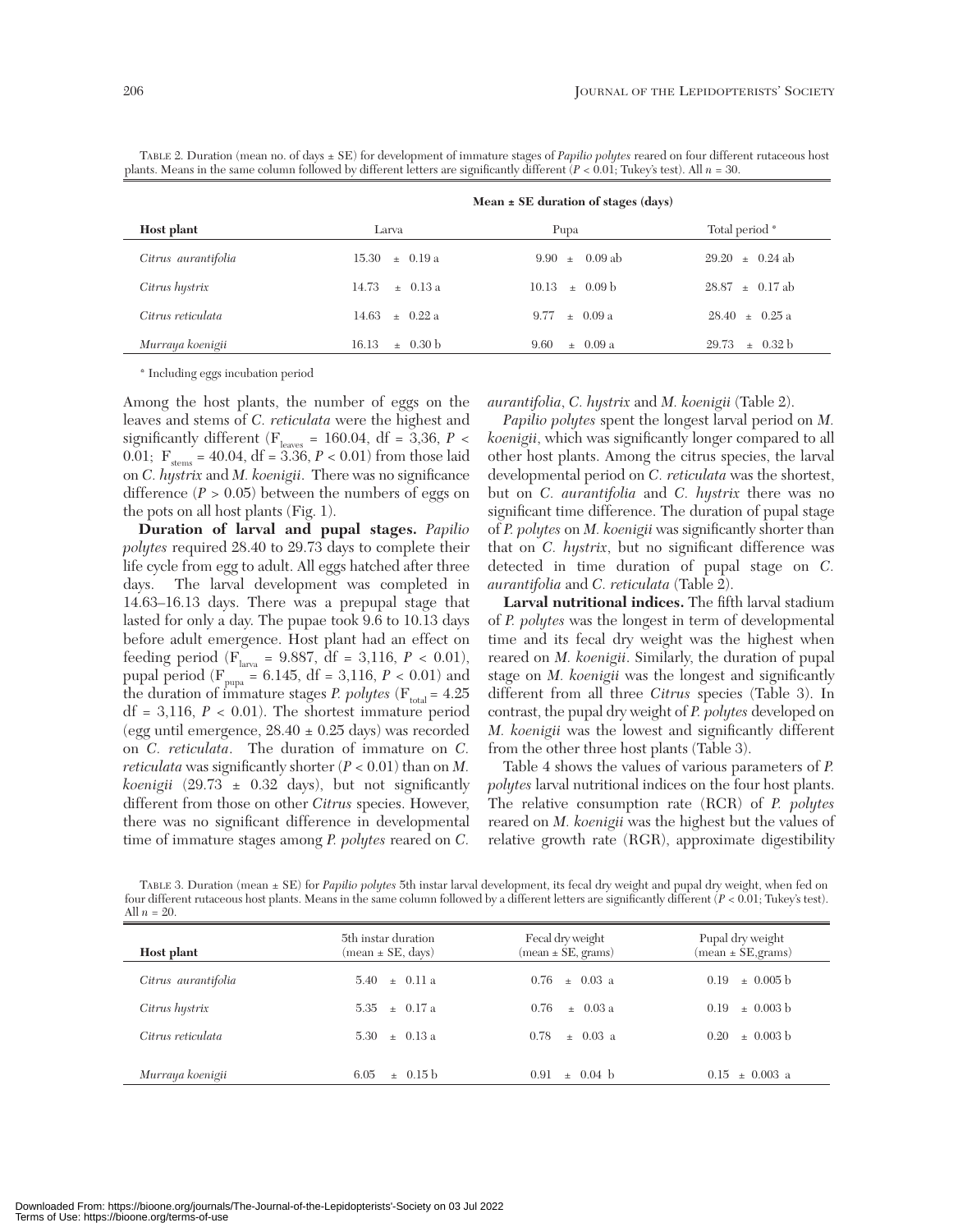TABLE 4. Values of mean ± SE parameters of nutritional indices, relative consumption rate (RCR), relative growth rate (RGR), efficiency of conversion of digested food (ECD), efficiency of conversion of ingested food (ECI), and approximated digestibility (AD) of 5th instar Papilio polytes reared on different host-plants. Means in the same column followed by a different letters are significantly different (*P* < 0.01; Tukey's test). All  $n = 20$ .

|                 | <b>RCR</b>          | RGR                 | <b>ECD</b>                 | ECI                        | AD                         |
|-----------------|---------------------|---------------------|----------------------------|----------------------------|----------------------------|
| Host plant      | $(g.g^{-1}.d^{-1})$ | $(g g^{-1}.d^{-1})$ | $(\%)$                     | $(\%)$                     | $(\%)$                     |
| C. aurantifolia | $1.84 \pm 0.06$ a   | $0.23 \pm 0.01$ b   | $38.54 \pm 2.19 \text{ b}$ | $12.87 \pm 0.30 \text{ b}$ | $34.88 \pm 1.45$ a         |
| $C.$ hystrix    | $1.96 \pm 0.06$ a   | $0.25 \pm 0.01$ b   | $34.68 \pm 2.06 \text{ b}$ | $12.51 \pm 0.28$ b         | $37.77 \pm 1.70 \text{ a}$ |
| C. reticulate   | $1.88 \pm 0.04$ a   | $0.25 \pm 0.01$ b   | $40.63 \pm 1.76 \text{ b}$ | $13.14 \pm 0.28 \text{ b}$ | $33.53 \pm 1.64$ a         |
| M. koenigii     | $2.32 \pm 0.04$ b   | $0.19 \pm 0.01$ a   | $25.04 \pm 0.93$ a         | $8.19 \pm 0.22 \text{ a}$  | $33.23 \pm 1.17$ a         |
|                 |                     |                     |                            |                            |                            |

(AD), efficiency of conversion of digested food (ECD), and efficiency of conversion of ingested food (ECI) were the lowest and significantly different compared with those on all citrus species. However, the approximate digestibility (AD) was not significantly different among the four host plants. All studied parameters of nutritional indices of *P. polytes* larvae reared on three citrus species were not significantly different from each other (Table 4).

## **DISCUSSION**

Oviposition and larval developmental performance of herbivorous insects are determined by the nutritional content of the host plants selected by the female. This study showed that *P. polytes* females preferred to oviposit the most on *C. reticulata* compared to other host plants; *M. koenigii* was the least preferred host. In several earlier studies, the host plants which had higher nitrogen content were shown to be the most preferred hosts (Udayagiri & Mason 1995; Hwang & Feng 2001; Kid & Orr 2001; Wheeler 2003; Chen *et al*. 2004; Moreau *et al*. 2006). In the present study, results of leaf analysis revealed higher nitrogen and water levels in *Citrus* spp. than in *M. koenigii*. These underlying properties presumably attracted the female to prefer *Citrus* spp. over *M. koenigii*. Among the three *Citrus* species, *C. reticulata* had the highest nitrogen and water contents; consequently, the larval developmental period of *P. polytes* reared on *C. reticulata* was shorter than on *C. aurantifolia* and *C. hysterix.* The butterfly spent the longest larval developmental period on *M. koenigii*.

The nitrogen content of leaves of *M. koenigii* was relatively lower (3.73%) than that of *C. reticulata* (4.52%), *C. aurantifolia* (4.37%) and *C. hystrix* (4.29%). Consequently, the developmental period of fifth instar larva of *P. polytes* reared on *M. koenigii* was relatively longer than those reared on *C. aurantifolia*, *C. hystrix*, and *C. reticulata*.

Many factors could have influenced the oviposition behavior of *P. polytes* on the host plants, such as the texture, nutrition and chemical compounds of the host plant leaves. Morphologically, the upper surface of *Citrus* spp. leaves was smoother than *M. koenigii* leaf. However, nutritional and chemical contents of the host plants have been reported to be more important for purposes of oviposition and food preference by adult female butterfly and its larvae (Portillo *et al*. 1996; Barros & Zucoloto 1999; Ulmer *et al*. 1996; Smyth *et al*. 2003; Chen *et al*. 2004). In several laboratory experiments, the nitrogen and water contents of the leaf were found to be useful for prediction of upper limits of larval developmental performance (Scriber & Slansky 1981; Simpson & Simpson 1990; Ojeda-Avila *et al*. 2003). For instance, the nutrient content of the host plant—especially protein—has been reported to determine growth and larval performance of several insects, such as *Manduca sexta* (Lepidoptera: Sphingidae) (Ojeda-Avila *et al*. 2003), *Oxyops vitiosa* (Coleoptera: Curculionidae) (Wheeler 2003), *Pieris rapae crucivora* and *P. candida candida* (Lepidoptera: Pieridae) (Chen *et al*. 2004) and *Orius albidipennis* (Heteroptera: Anthocoridae) (Groenteman *et al*. 2006), on their respective host plants.

Besides nutrient contents, Nakayama & Honda (2004) found that contact chemical stimuli from the host plants play the decisive role at the final step of egg laying process. The compound *trans*-4-hydroxy-*N*methyl-L-proline and 2-C-methylerythronic acid have been identified as oviposition stimulants for *P. polytes* from the host plant, *Toddalia asiatica*. Meanwhile, a compound identified as trigonelline (*N*-methylpyridine-3-carboxylic acid) from *Murraya paniculata*, exhibited moderate oviposition deterrence to female *P. polytes*.

In many *Papilio* butterflies, extreme synergism of multiple components has been reported to feature in their stimulatory system of oviposition (e.g., Nishida *et al*. 1990; Ohsugi *et al*. 1991; Nishida 1995; Ono *et al*. 2000a, b; Nakayama *et al*. 2002, 2003; Nakayama & Honda 2004). Nakayama *et al*. (2003) found that oviposition response of *P. polytes* to a 5% concentration of the chemical compound, *trans*-4-hydroxy-*N*-methyl-L-proline (HMP) from *Toddalia asiatica*, was 34.8%;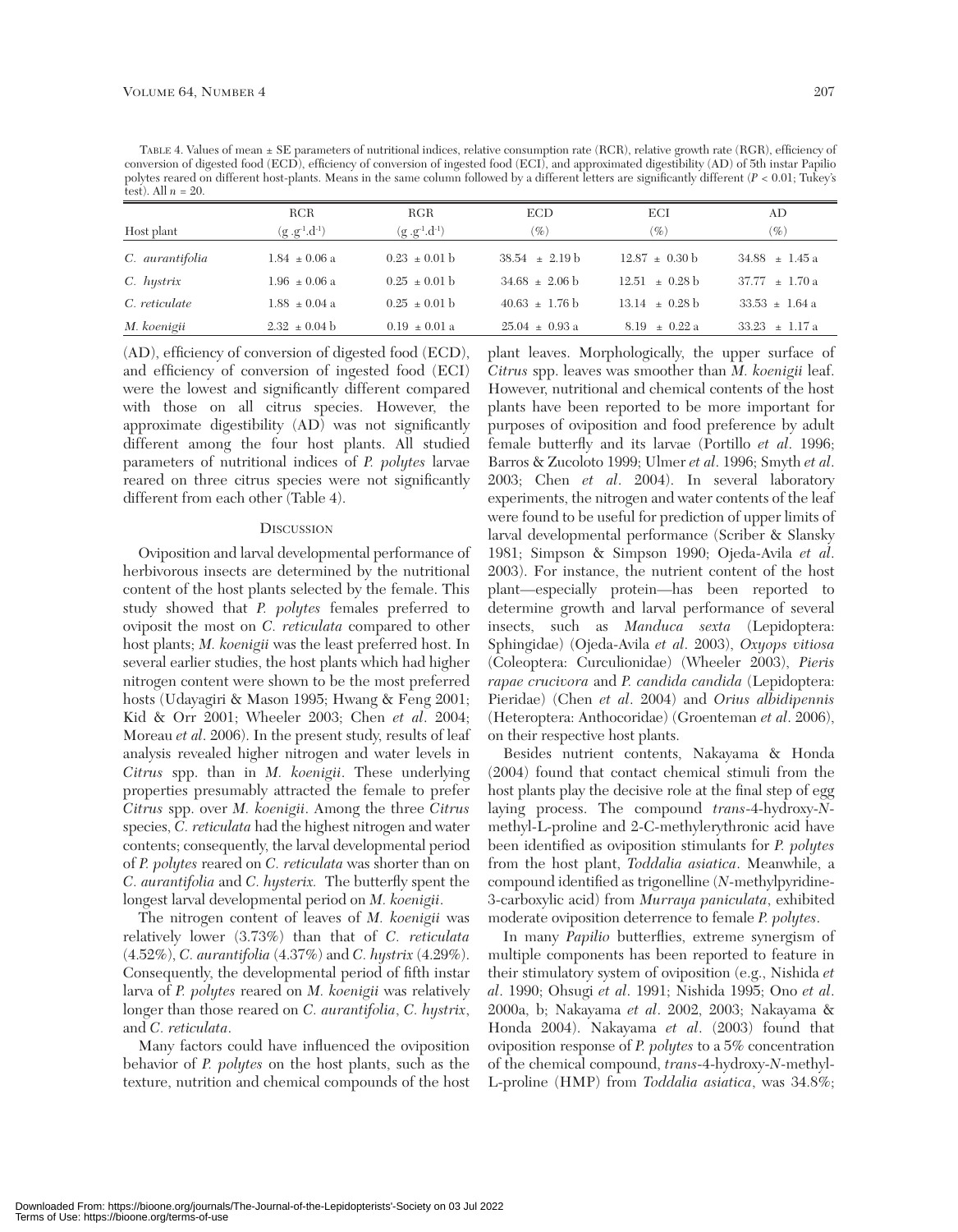this response increased to 70.8% even at much lower concentration (0.25%) of HMP after the addition of an equivalent amount of acidic fraction from the same host, although 2-C-methyl-D-erythronic acid (MEA), isolated from acidic fraction of *T. asiatica* was almost inactive in itself (response below 10%). The combination of higher and lower amounts of HMP and MEA (0.4% and 0.1%, respectively) strongly stimulated oviposition by females of *P. polytes* to 95.3% response. The results suggested that *P. polytes* females make use of at least two simple compounds as the crucial chemical cues in recognizing *T. asiatica* as a host.

During this investigation, the lowest oviposition preference of female of *P. polytes* was on *M. koenigii*. This condition may be attributed to the presence of some chemical compound that could act as oviposition deterrents. In an earlier study, Nakayama & Honda (2004) found that trigonelline, a chemical compound isolated from *Murraya paniculata* foliage was responsible for the avoidance of *M. paniculata* by *P. polytes* females. Interestingly, although trigonelline deterred egg-laying process, the compound had no inhibitory effects on larval feeding. It is likely that *M. koenigii* contains this compound, which makes it less preferred by the ovipositing *P. polytes*.

The oviposition preference of *P. polytes* in the present study was indicated by placement of offspring by the female on the most suitable host plant. The larvae of *P. polytes* reared on all three *Citrus* spp. performed much better in term of development than those on *M. koenigii*. The dry weights of pupae developing on *Citrus* spp. were higher than the pupa developed on *M. koenigii* and this probably was a consequence of higher nitrogen content of the *Citrus* host plants compare to *M. koenigii*. It was observed earlier in Taiwan that the pupal weight of *Daphnis nerii* L. (Lepidoptera: Sphingidae) from the larvae fed on periwinkle Madagascar (*Chatharanthus roseus*) containing 3.86% nitrogen was significantly higher than those fed on yellow oleander (*Thevetia peruviana*) that contained 2.44% nitrogen (Hwang & Feng 2001). Wheeler (2003) found that the biomass of the prepupa, pupa, and adult of *Oxyops vitiosa* (Coleoptera: Curculionidae) was greater when fed on leaves that were fertilized with high N2 fertilizers compared to the unfertilized leaves with N2.

The water and protein contents of the host plant are extremely important to herbivore insects. Low amount of water and protein will result in low values of RGR, ECD and ECI, reflecting poor growth, and reduced efficiencies of digestion and ingestion, respectively. As observed in *M. koenigii* in the present study, the values of RGR, ECD and ECI were the lowest and correlated

to its lower water and protein contents, compared to the three *Citrus* species. Scriber & Slansky (1981) reporting on the performance of *Papilio polyxenes* on several Umbeliferae hosts showed that it was closely paralleled to the nitrogen and water contents (2.0–4.5% and 66–89%, respectively) of the host leaves with an extremely strong correlation between ECI and leaf nitrogen. Furthermore, Barros & Zucoloto (1999) found that the pupal weight, ECD and ECI of *Ascia monuste* (Lepidoptera: Pieridae) larva living on *Brassica oleracea* (4.58 % nitrogen) were higher than those feeding on *Brassica juncea* (3.13 % nitrogen).

The value of ECI is strongly influenced by nitrogen content of the host plant because nitrogen is efficiently converted into body tissue of the larva. Low value of ECI is mainly due to decrease of ECD rather than AD because ECI and ECD are closely related to growth. Low nitrogen content in the food results in increase of RCR which consequently decreases the ECI. Furthermore, AD and ECD have also been found to vary inversely on the same food under different regimes of deprivation, but these results are confounded by differences in RCR (Simpson & Simpson 1990).

*Papilio polytes* larvae developing on *M. koenigii* took more food (higher RCR) than those reared on the three *Citrus* spp. host plants. The fifth larval stadium developmental time was longer; consequently the fecal dry weight was also heavier on *M. koenigii*. In contrast, the pupal dry weight was the lowest on *M. koenigii* compared with the other three *Citrus* spp. plant hosts. In a study with *Tyria jacobaeae* (Lepidoptera: Arctiidae), Tinney *et al*. (1998) found that the larval development time was negatively correlated to plant nitrogen content, whereas the larval weight, growth rate, and pupal weight were positively correlated to plant nitrogen content. Henriksson *et al*. (2003) also reported that low concentrations of water and nitrogen were the main factors reducing pupal mass of *Epirrita autumnata* (Lepidoptera: Geometridae).

More food intake (RCR) does not automatically increase the RGR because other factors, such as nutrient contents especially protein and water content contribute to the RGR. For example, the consumption rate of *O. vitrosa* larvae feeding on *Melaleuca quinquenervia* receiving low dose of fertilizer increased compared with the larvae feeding on *M. quinquenervia* receiving the higher dose of the fertilizer, but the biomass of pupae and adults on lower dose fertilizer was lower (Wheeler 2003). The digestion of food (AD, ECI, and ECD) also strongly affects the RGR. Ingested nutrients must meet an insect's requirement for growth and other metabolic processes. In this relationship, the amount of nutrients allocated to tissue growth and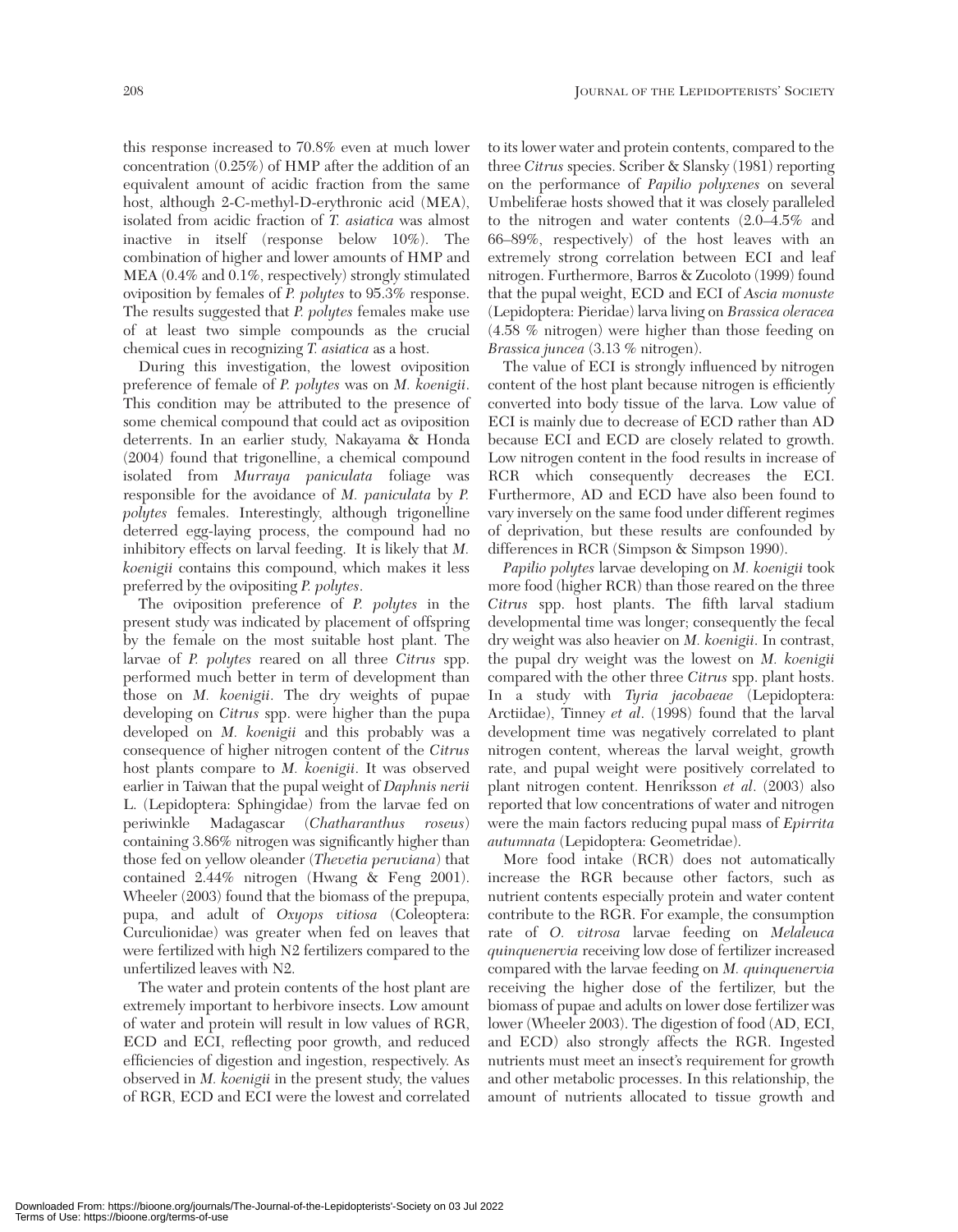storage represents the growth target, and the intake targets is the amount the insect must consume in order to meet its growth and metabolic needs (Simpson & Raubenheimer 1995 cit. Telang *et al*. 2001). Wheeler (2003) also found that larvae fed on leaves from highly fertilized plants converted absorbed food more efficiently to insect biomass than those fed on less fertilized plants.

The *P. polytes* larval AD values on all four host plants in the present study were not significantly different from each other. It was assumed that all these host plants were equally suitable for the larval development and none of them has chemical compound that could obstruct the digestive process. Scriber & Slansky (1981) reported that the value of AD was lower in the presence of higher content of fiber, lignin, tannin, waxes or silica. The decline of AD especially for leaf chewers is often associated with less selective feeding by later instars. Summarizing all nutrition indices Scriber & Slansky  $(1981)$  suggest that: RGR = RCR  $\times$  ECI and ECI = AD  $\times$  ECD.

In summary, this study has shown a positive relationship between oviposition preference and larval developmental performance of *P. polytes*. The host plant oviposition preference hierarchy of *P. polytes* corresponds to nutritive value of the potential host plant selected for oviposition. Larval developmental performance was better when fed on plants (*Citrus* spp.) with higher nutritive values than those fed on lower nutritive value (*M. koenigii*); the hierarchy of oviposition preference of *P. polytes* on the studied host plants was *C. reticulata* ≥ *C. aurantifolia* > *C. hystrix* > *M. koenigii*.

## ACKNOWLEDGEMENTS

Gratitude is expressed to the Dean of School of Biological Sciences, Universiti Sains Malaysia, for providing equipment and field and laboratory facilities. We also thank Mr. Syanmugam for assisting in maintenance of host plants used in various experiments. This research was supported by USM Short-Term Research Grant No. 304/PBIOLOGI/636114.

### LITERATURE CITED

- BACKER, C. A. & R. C. VAN DEN BRINK, JR. 1965. Flora of Java. Vol. 2. N.V.P. Noordhoff, Groningen.
- BARROS, H. C. H. & F. S. ZUCOLOTO. 1999. Performance and host preference of *Ascia monuste* (Lepidoptera: Pieridae). Journal of Insect Physiology 45: 7–14.
- BERDEGUE, M., S. T. REITZ, & J. T. TRUMBLE. 1998. Host plant selection and development in *Spodoptera exigua*: do mother and offspring know best?. Entomologia Experimentalis et Applicata 89: 57–64.
- BERNAYS, E. A. & R. F. CHAPMAN. 1994. Host-plant selection by phytopagous insects. Chapman & Hall. New York.
- CATTA-PRETA, P. D. & F. S. ZUCOLOTO. 2003. Oviposition behavior and performance aspects of *Ascia monuste* (Godart, 1919) (Lepidoptera: Pieridae) on kale (*Brassica oleracea* var. *acephala*). Revista Brasileira de Entomologia 47 (2): 169–174.
- CHEN, Y-Z., L. LIN, C-W. WANG, C-C. YEH, & S-Y. HWANG. 2004. Response of two *Pieris* (Lepidoptera: Pieridae) species to fertilization of a host plant. Zoological Studies 43 (4): 778–786.
- CORBET, A. S. & H. M. PENDLEBURY. 1992. The butterflies of the Malay Peninsula. Fourth Edition. Malayan Nature Society. Kuala Lumpur.
- DYTHAM, C. 2003. Choosing and using statistics. A biologist's guide. Second edition. Blackwell Publishing. Oxford.
- EATON, A. D., L. S. CLESCERI, E. W. RICE, & A. E. GREENBERG. 2005. Standard methods for the examination of water and wastewater. 21st edition. American Public Health Association 800 I Street, New York, Washington.
- FORISTER, M. L. 2004. Oviposition preference and larval performance within a diverging lineage of lycaenid butterflies. Ecological Entomology 29: 264–272.
- GREENBERG, S. M., T. W. SAPPINGTON, M. SETAMOU, & T. X. LIU. 2002. Beet armyworm (Lepidoptera: Noctuidae) host plant preferences for oviposition. Environmental Entomology 31 (1): 142–148.
- GROENTEMAN, R., M. GUERSHON, & M. COLL. 2006. Effect of leaf nitrogen content on oviposition site selection, offspring performance and intraspecific interaction in an omnivorous bug. Ecological Entomology 31: 155–161.
- HENRIKSSON, J., E. HAUKIOJA, V. OSSIPOV, S. OSSIPOV, S. SILLANPAA, L. KAPARI, & K. PIHLAJA. 2003. Effects of host shading on consumption and growth of the geometrid *Epirrita autumnata*: interactive roles of water, primary and secondary compounds. Oikos 103: 3–16.
- HWANG, S-Y. & T-Y. FENG. 2001. Feeding performance of *Daphnis nerii* on three Apocynaceae plant species. Formosan Entomology 21: 299–308.
- JALLOW, M. F. A., M. MATSUMURA, & Y. SUZUKI. 2001. Oviposition preference and reproductive performance of Japanese *Helicoverpa armigera* (Hubner) (Lepidoptera: Noctuidae). Applied Entomology Zoology 36 (4): 419–426.
- JANZ, N. & S. NYLIN. 1997. The role of female search behaviour in determining host plant range in plant feeding insects: a test of the information processing hypothesis. Proceeding of the Royal Society of London B. 264: 701–707.
- KIDD, K. A. & D. B. ORR. 2001. Comparative feeding and development of *Pseudoplusia includens* (Lepidoptera: Noctuidae) on kudzu and soybean foliage. Annals Entomological Society America 94 (2): 219–225.
- MOREAU, J., B. BERNEY, & D. THIERY. 2006. Assessing larval food quality for phytophagous insects: are the facts as simple as they appear? Functional Ecology 20: 592–600.
- NAKAYAMA, T. & K. HONDA. 2004. Chemical basis for differential acceptance of two sympatric rutaceous plants by ovipositing females of a swallowtail butterfly, *Papilio polytes* (Lepidoptera, Papilionidae). Chemoecology 14: 199–205.
- NAKAYAMA, T., K. HONDA, H. OMURA, & N. HAYASHI. 2002. Chemical mediation of differential oviposition and larval survival on rutaceous plant in a swallowtail butterfly, *Papilio polytes*. Entomologia Experimentalis et Applicata 105: 35–42.
- 2003. Oviposition stimulants for the tropical swallowtail butterfly, *Papilio polytes*, feeding on a rutaceous plant, *Toddalia asiatica*. Journal of Chemical Ecology 29 (7): 1621–1634.
- NANSEN, C. & T. W. PHILIPS. 2003. Ovipositional responses of the Indian meal moth, *Plodia interpunctella* (Hubner) (Lepidoptera: Pyralidae) to oils. Annals Entomological Society America 96 (4): 524–531.
- NISHIDA, R. 1995. Oviposition stimulants of swallowtail butterflies, pp. 18–25. *In:* Scriber, J.M. Tsubaki, Y. & Lederhouse, R.C. (eds). Swallowtail butterflies: their ecology and evolutionary biology. Scientific Publishers. Gainesville.
- NISHIDA, R., T. OHSUGI, H. FUKAMI, & S. NAKAJIMA. 1990. Oviposition deterrent of rutaceae-feeding swallowtail butterfly, *Papilio xunthus*, from a non-host rutaceous plant, *Oryxa japonica*. Agriculture Biological Chemistry 54: 1265–1270.
- NYLIN, S. & N. JANZ. 1993. Oviposition preference and larval perfor-